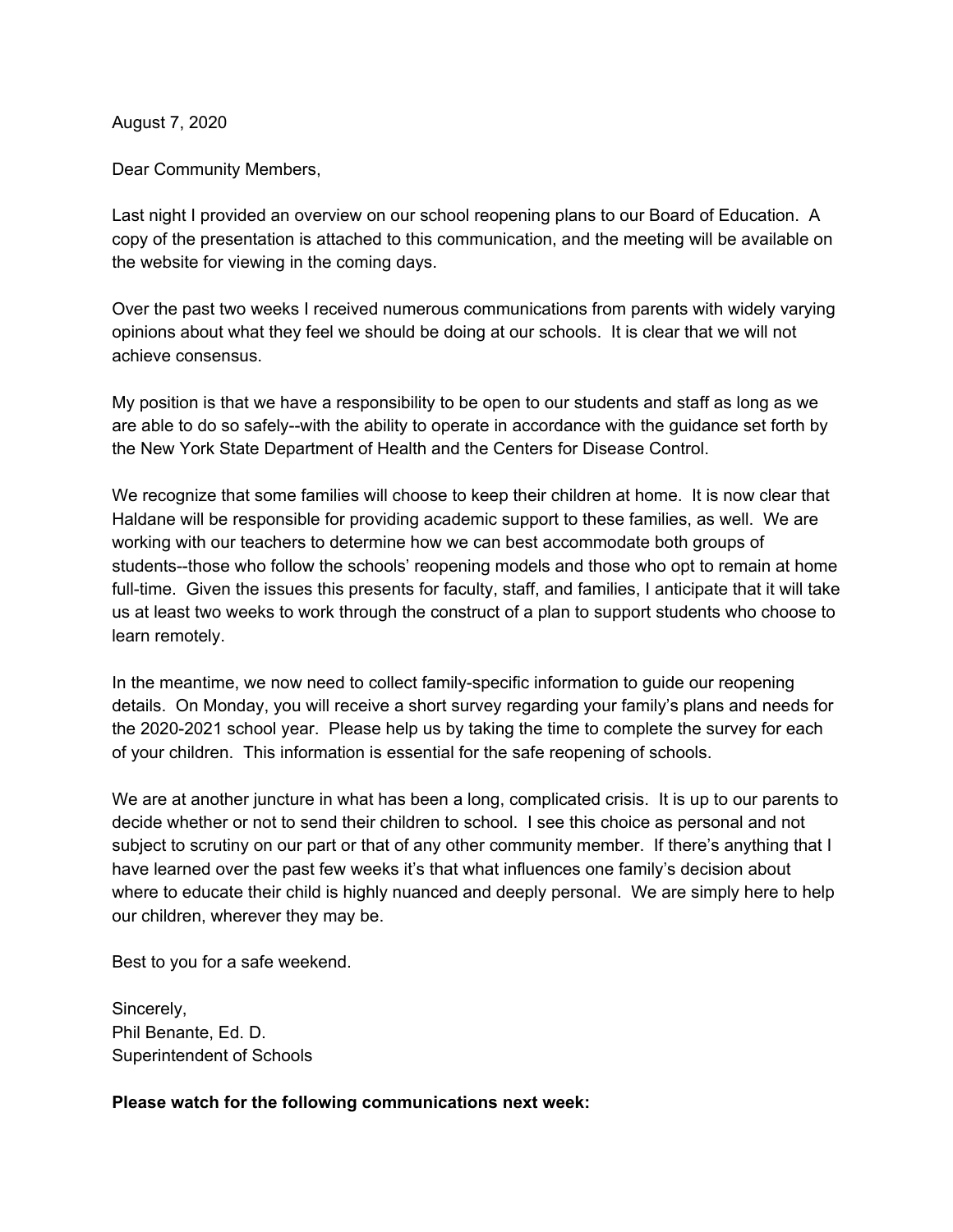## Monday, August 10

- Family Survey
- Current Conversation with The Highlands Current at 7:00pm via Zoom. [Click](https://us02web.zoom.us/webinar/register/WN_fgBfO7NpTrGpKcm6Od4ffA?utm_source=Main+List&utm_campaign=d6b691c111-CURRENT_CONSERVATION_AUG_2_COPY_01&utm_medium=email&utm_term=0_ea0c943479-d6b691c111-232695985) here to [register.](https://us02web.zoom.us/webinar/register/WN_fgBfO7NpTrGpKcm6Od4ffA?utm_source=Main+List&utm_campaign=d6b691c111-CURRENT_CONSERVATION_AUG_2_COPY_01&utm_medium=email&utm_term=0_ea0c943479-d6b691c111-232695985)

Wednesday, August 12

Parent Town Hall on Haldane Reopening Plans at 11:00am via Zoom. [Click](https://us02web.zoom.us/w/82534995892?tk=vJI25V46cWiha5dnBriGP0Q254FvvYRnM14EFsYqiUA.DQIAAAATN3gXtBZJWjhySXBBUlNoQzdlckhSRlp0d29RAAAAAAAAAAAAAAAAAAAAAAAAAAAA&uuid=WN_3I3qv3yzS56RI-zACCIYww) here to join.

*Please note that these dates and times are subject to change pending the District's recovery from storm-related internet issues.*

## *Estimados miembros de la comunidad:*

*Anoche proporcioné una descripción general de nuestros planes de reapertura de la escuela a nuestra Junta de Educación. Se adjunta una copia de la presentación a esta comunicación, y la reunión estará disponible en el sitio web para su visualización en los próximos días.*

*Durante las últimas dos semanas recibí numerosas comunicaciones de padres con opiniones muy diversas sobre lo que creen que deberíamos hacer en nuestras escuelas. Está claro que no lograremos un consenso.*

*Mi posición es que tenemos la responsabilidad de estar abiertos a nuestros estudiantes y personal siempre que podamos hacerlo de manera segura, con la capacidad de operar de acuerdo con las pautas establecidas por el Departamento de Salud del Estado de Nueva York y el Centros para el control de enfermedades.*

*Si las clases presenciales se hicieran realidad, reconocemos que algunas familias optarán por tener a sus hijos en casa. Ahora está claro que Haldane también será responsable de brindar apoyo académico a estas familias. Estamos trabajando con nuestros maestros para determinar cómo podemos acomodar mejor a ambos grupos de estudiantes: los que siguen los modelos de reapertura de las escuelas y los que optan por quedarse en casa a tiempo completo. Dados los problemas que esto presenta para los profesores, el personal y las familias, anticipo que nos llevará al menos dos semanas trabajar en la construcción de un plan para apoyar a los estudiantes que eligen aprender de forma remota.*

*Mientras tanto, ahora necesitamos recopilar información específica de la familia para guiar nuestros detalles específicos de reapertura. El lunes, recibirá una breve encuesta sobre los planes y necesidades de su familia para el año escolar 2020-2021. Ayúdenos tomándose el tiempo para completar la encuesta para cada uno de sus hijos. Esta información es esencial para la reapertura segura de las escuelas.*